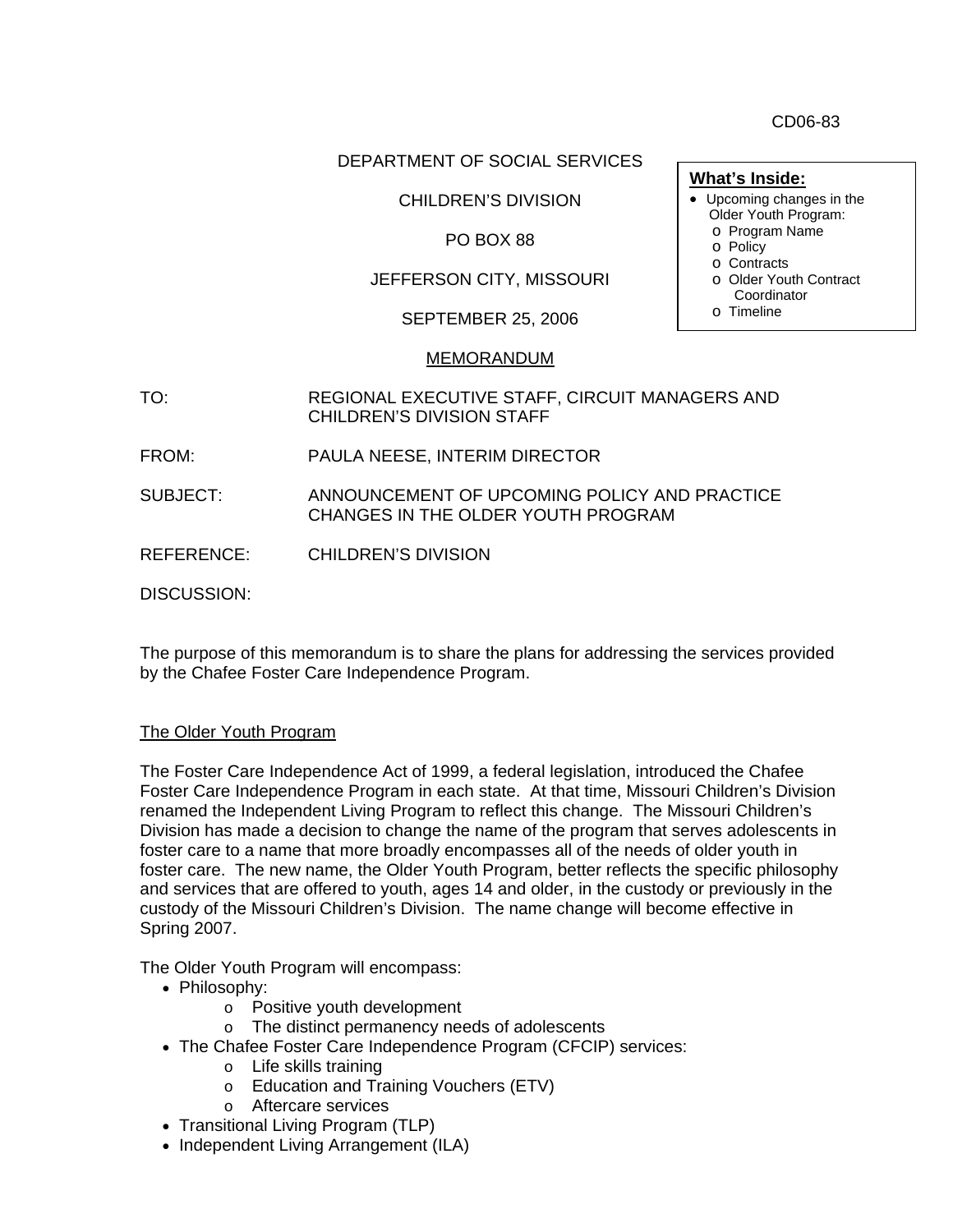## Policy Changes

New policy changes that will be forthcoming include revisions to the current Chafee Foster Care Independence Program chapter (CWM Section 4 Chapter 21). This revised Older Youth Program chapter will outline:

- the philosophy of youth permanency and positive youth development
- the responsibilities of case managers of older youth, ILP Contractors, TLP Contractors, Older Youth Contract Coordinators;
- the role of the Older Youth Transition Action Teams
- procedures for using the Ansell-Casey Life Skills Assessment and the Adolescent FST Guide & Individualized Action Plan (formerly the CS-1 Attachment)
- helpful resources to engage youth in their permanency and education planning

Within this policy change will be a revision to the current CS-1 Attachment. This form will become the Adolescent FST Guide & Individualized Action Plan. This form will be essential in the planned transition of a youth becoming an adult and leaving the foster care system. It will detail the goals of the youth and how they plan to meet those goals. It will be an inventory of youth skills and their belongings. Most importantly, this tool will be used to document that there are adults that the youth has identified as having a connection with. This should help to facilitate the involvement of those identified adults in the youth's life. This tool should help guide the Family Support Team Meeting and be used as the action plan for every adolescent, ages 14 to 21, in foster care.

The policy revisions and Adolescent FST Guide & Individualized Action Plan will first be tested by sites that are identified by the Regional Directors. At these sites, identified workers and supervisors will receive training on older youth permanency needs, positive youth development, the Adolescent FST Guide & Individualized Action Plan (FST Guide/IAP), and Ansell-Casey Life Skills Assessment (ACLSA). Once the training is completed, these sites will utilize the ACLSA and the FST Guide/IAP for two months. Then feedback will be given from these sites and revisions may be made. Upon completion of this test project, the training, new policy and tool is anticipated to be ready for implementation for all staff beginning in April 2007.

# **Contracts**

Contracts are being developed to better serve older youth in foster care. These include the contract for Transitional Living placements and the services through the Chafee Foster Care Independence Program. Each of these contracts has been written to allow for more flexibility and creativity for providers to offer services and support to youth. The Transitional Living Program providers will now be responsible for providing life skills training to youth in their placements and ILP contractors will not only deliver services, such as life skills training, but will also be responsible for administrating these services. This means that some of the ILP Specialists duties, like coordinating life skills classes, providing payment to youth for specific needs, i.e. graduation expenses or attendance and homework allowance, and processing provider payments, will all be done by the ILP contract administrator. These contracts will enable the Children's Division to benefit from the private agency's ability to be flexible and creative in procurement of services and resources, which will better meet the needs of older youth in foster care.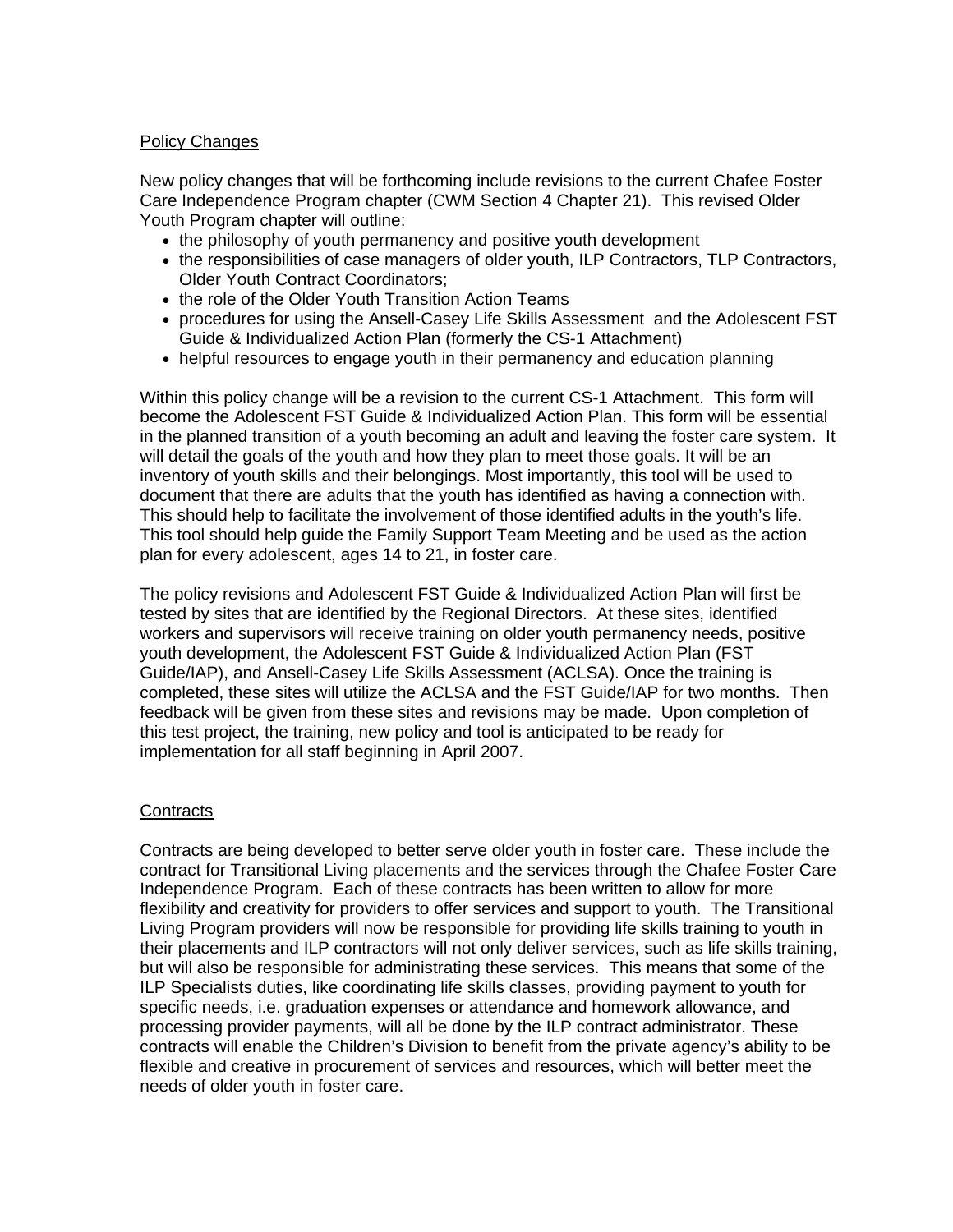## Older Youth Contract Coordinators

These contracts will need support and monitoring. Seven regionally based, Children's Service Worker positions, called Older Youth Contract Coordinators will perform this task and be the gatekeeper for CFCIP and TLP services and determine ETV eligibility.

### **Timeline**

Below you will find an approximate timeline for training and implementation of policy and practice in the Older Youth Program:

- November 2006:
	- o Part I Training of Test Sites
	- o Part II Training of Test Sites
- December 2006 January 2007:
	- o Test Sites utilize FST Guide/IAP
- January 2007:
	- o Planned TLP& CFCIP Contracts award
- February March 2007:
	- o Test Site Feedback on FST Guide/IAP & Policy
	- o Revision of FST Guide/IAP & Policy
- April June 2007:
	- o Training to all staff
	- o Policy and practice implementation

| <b>NECESSARY ACTIONS:</b>                                                  |                              |
|----------------------------------------------------------------------------|------------------------------|
|                                                                            |                              |
| 1. Review this memorandum with all Children's Division staff.              |                              |
| 2. All questions should be cleared through normal supervisory channels and |                              |
| directed to:                                                               |                              |
|                                                                            |                              |
| <b>PDS CONTACT:</b>                                                        | <b>PROGRAM MANAGER:</b>      |
| <b>Tricia Phillips</b>                                                     | <b>Cindy Wilkinson</b>       |
| 573-526-5408                                                               | 573-526-0957                 |
| Tricia.L.Phillips@dss.mo.gov                                               | Cindy.R.Wilkinson@dss.mo.gov |
| <b>CHILD WELFARE MANUAL REVISIONS:</b>                                     |                              |
|                                                                            |                              |
| N/A                                                                        |                              |
|                                                                            |                              |
| <b>FORMS AND INSTRUCTIONS:</b>                                             |                              |
|                                                                            |                              |
| N/A                                                                        |                              |
|                                                                            |                              |
| <b>REFERENCE DOCUMENTS and RESOURCES:</b>                                  |                              |
|                                                                            |                              |
| N/A                                                                        |                              |
|                                                                            |                              |
|                                                                            |                              |
| <b>RELATED STATUTE:</b>                                                    |                              |
|                                                                            |                              |
| Section 477 of Public Law 107-133                                          |                              |